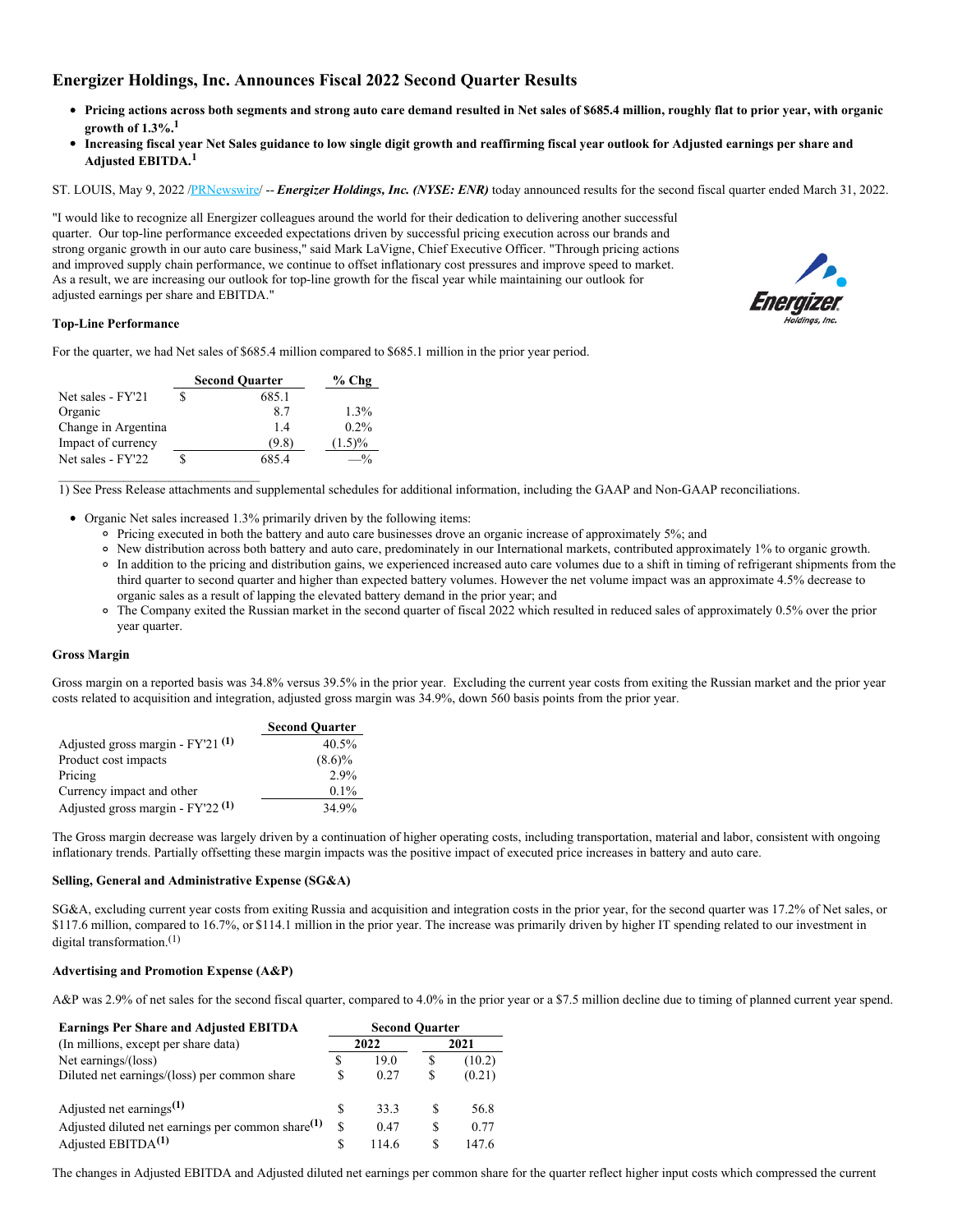period gross margin and slightly higher SG&A, partially offset by lower A&P spending. Adjusted diluted net earnings per common share benefited from lower interest and taxes in the current quarter as well.

# **Continued Return of Capital**

- Common stock dividend payments in the quarter of approximately \$22.3 million, or \$0.30 per common share.
- During the quarter, the mandatory convertible preferred stock automatically converted to approximately 4,700,000 shares of common stock. Prior to the conversion, there were dividends paid of \$4.0 million, or \$1.875 per share of mandatory convertible preferred stock, which had been declared in the first fiscal quarter.

# **Financial Outlook and Assumptions for Fiscal Year 2022 (1)**

We are increasing our previously communicated full year Net sales outlook to low single digit growth as we have delivered a strong first half performance and executed pricing initiatives across the globe which should further benefit sales. The current operating environment remains volatile, but as a result of our pricing actions and cost management efforts we are reaffirming our guidance for Adjusted earnings per share of \$3.00 to \$3.30 and Adjusted EBITDA of \$560 million to \$590 million.

## **Webcast Information**

In conjunction with this announcement, the Company will hold an investor conference call beginning at 10:00 a.m. Eastern Time today. The call will focus on second fiscal quarter earnings and recent trends in the business. All interested parties may access a live webcast of this conference call at [www.energizerholdings.com](http://www.energizerholdings.com), under "Investors" and "Events and Presentations" tabs or by using the following link:

## [https://app.webinar.net/D0QMBOalv1d](https://c212.net/c/link/?t=0&l=en&o=3529161-1&h=1091182352&u=https%3A%2F%2Fapp.webinar.net%2FD0QMBOalv1d&a=https%3A%2F%2Fapp.webinar.net%2FD0QMBOalv1d)

For those unable to participate during the live webcast, a replay will be available on [www.energizerholdings.com](http://www.energizerholdings.com), under "Investors," "Events and Presentations," and "Past Events" tabs.

This document contains both historical and forward-looking statements. Forward-looking statements are not based on historical facts but instead reflect our expectations, estimates or projections concerning future results or events, including, without limitation, the future sales, gross margins, costs, earnings, cash flows, tax rates and performance of the Company, as well as the Company's entrance into an accelerated share repurchase program. These statements generally can be identified by the use of forward-looking words or phrases such as "believe," "expect," "expectation," "anticipate," "may," "could," "intend," "belief," "estimate," "plan," "target," "predict," "likely," "should," "forecast," "outlook," or other similar words or phrases. These statements are not guarantees of performance and are inherently subject to known and unknown risks, uncertainties and assumptions that are difficult to predict and could cause our actual results to differ materially from those indicated by those statements. We cannot assure you that any of our expectations, estimates or projections will be achieved. The forward-looking statements included in this document are only made as of the date of this document and we disclaim any obligation to publicly update any forward-looking statement to reflect subsequent events or circumstances. Numerous factors could cause our actual results and events to differ materially from those expressed or implied by forward-looking statements, including, without limitation:

- Global economic and financial market conditions, including the conditions resulting from the ongoing conflict between Russia and Ukraine as well as the COVID-19 pandemic, and actions taken by our customers, suppliers, other business partners and governments in markets in which we compete might materially and negatively impact us.
- Competition in our product categories might hinder our ability to execute our business strategy, achieve profitability, or maintain relationships with existing customers.
- Changes in the retail environment and consumer preferences could adversely affect our business, financial condition and results of operations.
- We must successfully manage the demand, supply, and operational challenges brought about by the COVID-19 pandemic and any other disease outbreak, including epidemics, pandemics, or similar widespread public health concerns.
- Loss or impairment of the reputation of our Company or our leading brands or failure of our marketing plans could have an adverse effect on our business.
- Loss of any of our principal customers could significantly decrease our sales and profitability.
- $\bullet$ Our ability to meet our growth targets depends on successful product, marketing and operations innovation and successful responses to competitive innovation and changing consumer habits.
- We are subject to risks related to our international operations, including currency fluctuations, which could adversely affect our results of operations. If we fail to protect our intellectual property rights, competitors may manufacture and market similar products, which could adversely affect our market
- share and results of operations. Our reliance on certain significant suppliers subjects us to numerous risks, including possible interruptions in supply, which could adversely affect our
- business. Our business is vulnerable to the availability of raw materials, our ability to forecast customer demand and our ability to manage production capacity.
- Changes in production costs, including raw material prices, freight and labor, could erode our profit margins and negatively impact operating results, and reactions to our pricing actions.
- The manufacturing facilities, supply channels or other business operations of the Company and our suppliers may be subject to disruption from events beyond our control.
- We may be unable to generate anticipated cost savings (including from our restructuring programs), successfully implement our strategies, or efficiently manage our supply chain and manufacturing processes, and our profitability and cash flow could suffer as a result.
- Sales of certain of our products are seasonal and adverse weather conditions during our peak selling seasons for certain auto care products could have a material adverse effect.
- A failure of a key information technology system could adversely impact our ability to conduct business.
- We rely significantly on information technology and any inadequacy, interruption, theft or loss of data, malicious attack, integration failure, failure to maintain the security, confidentiality or privacy of sensitive data residing on our systems or other security failure of that technology could harm our ability to effectively operate our business and damage the reputation of our brands.
- We have significant debt obligations that could adversely affect our business and our ability to meet our obligations.
- We may experience losses or be subject to increased funding and expenses related to our pension plans.
- The estimates and assumptions on which our financial projections are based may prove to be inaccurate, which may cause our actual results to materially differ from our projections, which may adversely affect our future profitability, cash flows and stock price.
- If we pursue strategic acquisitions, divestitures or joint ventures, we might experience operating difficulties, dilution, and other consequences that may harm our business, financial condition, and operating results, and we may not be able to successfully consummate favorable transactions or successfully integrate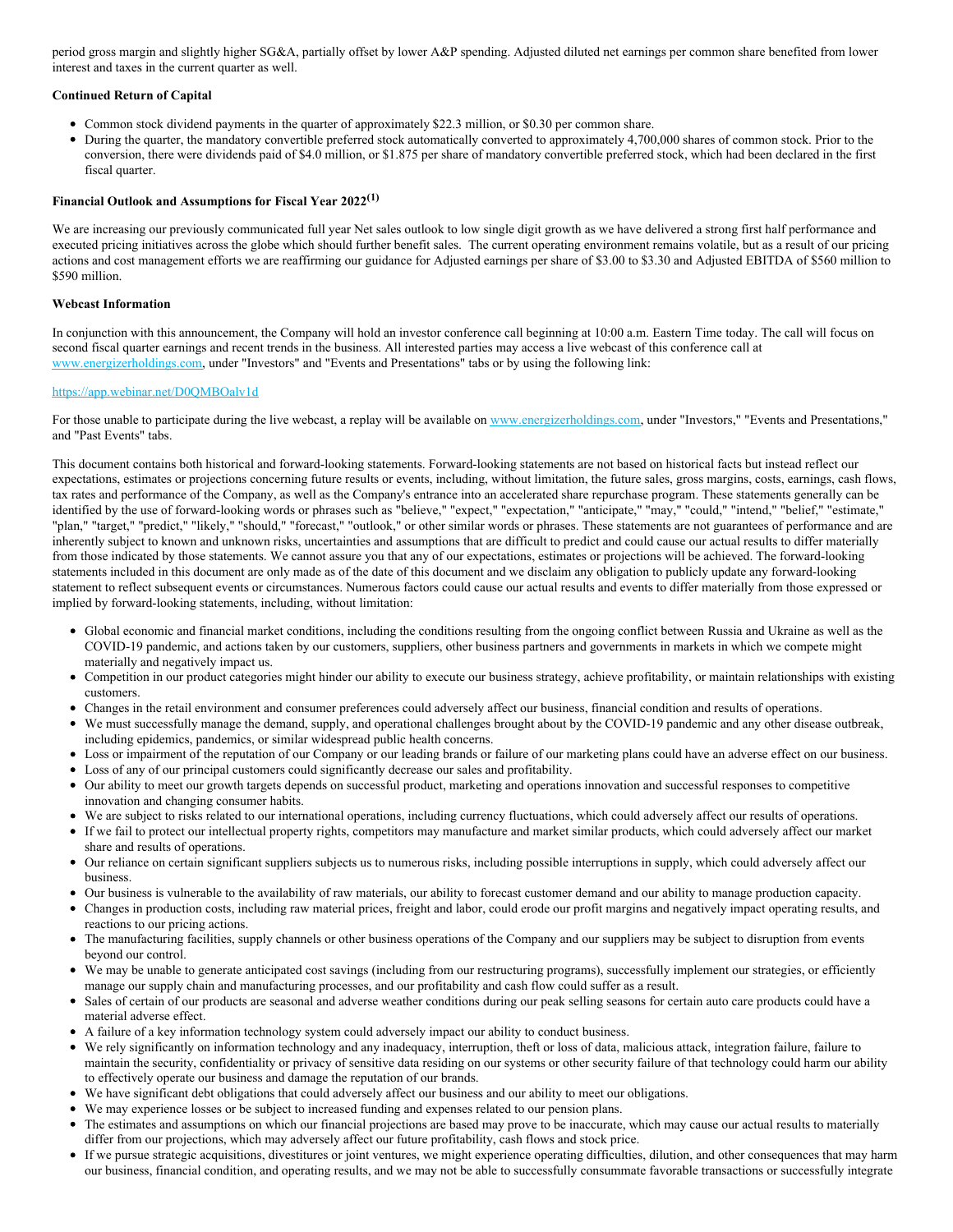acquired businesses.

- The 2019 auto care and battery acquisitions may have liabilities that are not known to us and the acquisition agreements may not provide us with sufficient  $\bullet$ indemnification with respect to such liabilities.
- Our business involves the potential for claims of product liability, labeling claims, commercial claims and other legal claims against us, which could affect our results of operations and financial condition and result in product recalls or withdrawals.
- Our business is subject to increasing regulation in the U.S. and abroad, the uncertainty and cost of future compliance and consequence of non-compliance  $\bullet$ with which may have a material adverse effect on our business.
- $\bullet$ Increased focus by governmental and non-governmental organizations, customers, consumers and shareholders on sustainability issues, including those related to climate change, may have an adverse effect on our business, financial condition and results of operations and damage our reputation.
- We are subject to environmental laws and regulations that may expose us to significant liabilities and have a material adverse effect on our results of operations and financial condition.
- We cannot guarantee that any share repurchase program will be fully consummated or that any share repurchase program will enhance long-term stockholder value, and share repurchases could increase the volatility of the price of our stock and diminish our cash reserves.

In addition, other risks and uncertainties not presently known to us or that we consider immaterial could affect the accuracy of any such forward-looking statements. The list of factors above is illustrative, but by no means exhaustive. All forward-looking statements should be evaluated with the understanding of their inherent uncertainty. Additional risks and uncertainties include those detailed from time to time in our publicly filed documents, including those described under the heading "Risk Factors" in our Form 10-K filed with the Securities and Exchange Commission on November 16, 2021.

#### **ENERGIZER HOLDINGS, INC. CONSOLIDATED STATEMENT OF EARNINGS (Condensed)**

#### **(In millions, except per share data - Unaudited)**

|                                                            |               | <b>For the Quarter Ended</b> |              |        | For the Six Months Ended |         |              |         |  |
|------------------------------------------------------------|---------------|------------------------------|--------------|--------|--------------------------|---------|--------------|---------|--|
|                                                            | March 31,     |                              |              |        |                          |         | March 31,    |         |  |
|                                                            |               | 2022                         |              | 2021   |                          | 2022    |              | 2021    |  |
| Net sales                                                  | <b>S</b>      | 685.4                        | $\mathbb{S}$ | 685.1  | \$                       | 1,531.7 | \$           | 1,533.7 |  |
| Cost of products sold (1)                                  |               | 447.0                        |              | 414.6  |                          | 981.7   |              | 925.3   |  |
| Gross profit                                               |               | 238.4                        |              | 270.5  |                          | 550.0   |              | 608.4   |  |
| Selling, general and administrative expense (1)            |               | 123.4                        |              | 123.8  |                          | 245.5   |              | 247.9   |  |
| Advertising and sales promotion expense                    |               | 19.6                         |              | 27.1   |                          | 71.3    |              | 76.7    |  |
| Research and development expense (1)                       |               | 7.9                          |              | 9.0    |                          | 16.8    |              | 16.6    |  |
| Amortization of intangible assets                          |               | 15.2                         |              | 15.3   |                          | 30.4    |              | 30.8    |  |
| Interest expense                                           |               | 38.3                         |              | 39.1   |                          | 75.3    |              | 86.4    |  |
| Loss on extinguishment of debt $(2)$                       |               |                              |              | 70.0   |                          |         |              | 75.7    |  |
| Other items, net $(1)$                                     |               | 6.0                          |              | (0.1)  |                          | 6.2     |              | 0.7     |  |
| Earnings/(loss) before income taxes                        |               | 28.0                         |              | (13.7) |                          | 104.5   |              | 73.6    |  |
| Income tax provision/(benefit)                             |               | 9.0                          |              | (3.5)  |                          | 25.5    |              | 16.7    |  |
| Net earnings/(loss)                                        |               | 19.0                         |              | (10.2) |                          | 79.0    |              | 56.9    |  |
| Mandatory preferred stock dividends                        |               |                              |              | (4.1)  |                          | (4.0)   |              | (8.1)   |  |
| Net earnings/(loss) attributable to common shareholders \$ |               | 19.0                         | \$           | (14.3) | $\mathbb{S}$             | 75.0    | $\mathbb{S}$ | 48.8    |  |
| Basic net earnings/(loss) per common share                 | \$            | 0.27                         | \$           | (0.21) | \$                       | 1.09    | \$           | 0.71    |  |
| Diluted net earnings (loss) per common share (3)           | <sup>\$</sup> | 0.27                         | \$           | (0.21) | \$                       | 1.09    | $\mathbb{S}$ | 0.71    |  |
| Weighted average shares of common stock - Basic            |               | 70.4                         |              | 68.4   |                          | 68.6    |              | 68.5    |  |
| Weighted average shares of common stock - Diluted (3)      |               | 71.6                         |              | 68.4   |                          | 69.0    |              | 68.8    |  |

(1) See the attached Supplemental Schedules - Non-GAAP Reconciliations, which break out the costs from exiting the Russian market and the Acquisition and integration related costs included within these lines.

(2) The Loss on the extinguishment of debt for the quarter and six months ended March 31, 2021 related to the Company's term loan refinancing in December 2020 and the redemption of the \$600.0 million Senior Notes due in 2027 in January 2021.

(3) During the quarter ended March 31, 2022, the mandatory convertible preferred shares were converted to approximately 4.7 million common stock. For the quarter ended March 31, 2021 and for the six months ended March 31, 2022 and 2021, the conversion of the mandatory convertible preferred shares was anti-dilutive and the mandatory preferred stock dividends are included in the dilution calculation.

#### **ENERGIZER HOLDINGS, INC. CONSOLIDATED BALANCE SHEETS (Condensed) (In millions - Unaudited)**

| <b>Assets</b>             | March 31,<br>2022 | September 30,<br>2021 |       |  |
|---------------------------|-------------------|-----------------------|-------|--|
| Current assets            |                   |                       |       |  |
| Cash and cash equivalents | \$<br>213.2       | S                     | 238.9 |  |
| Trade receivables         | 335.9             |                       | 292.9 |  |
| Inventories               | 854.0             |                       | 728.3 |  |
| Other current assets      | 190.9             |                       | 179.4 |  |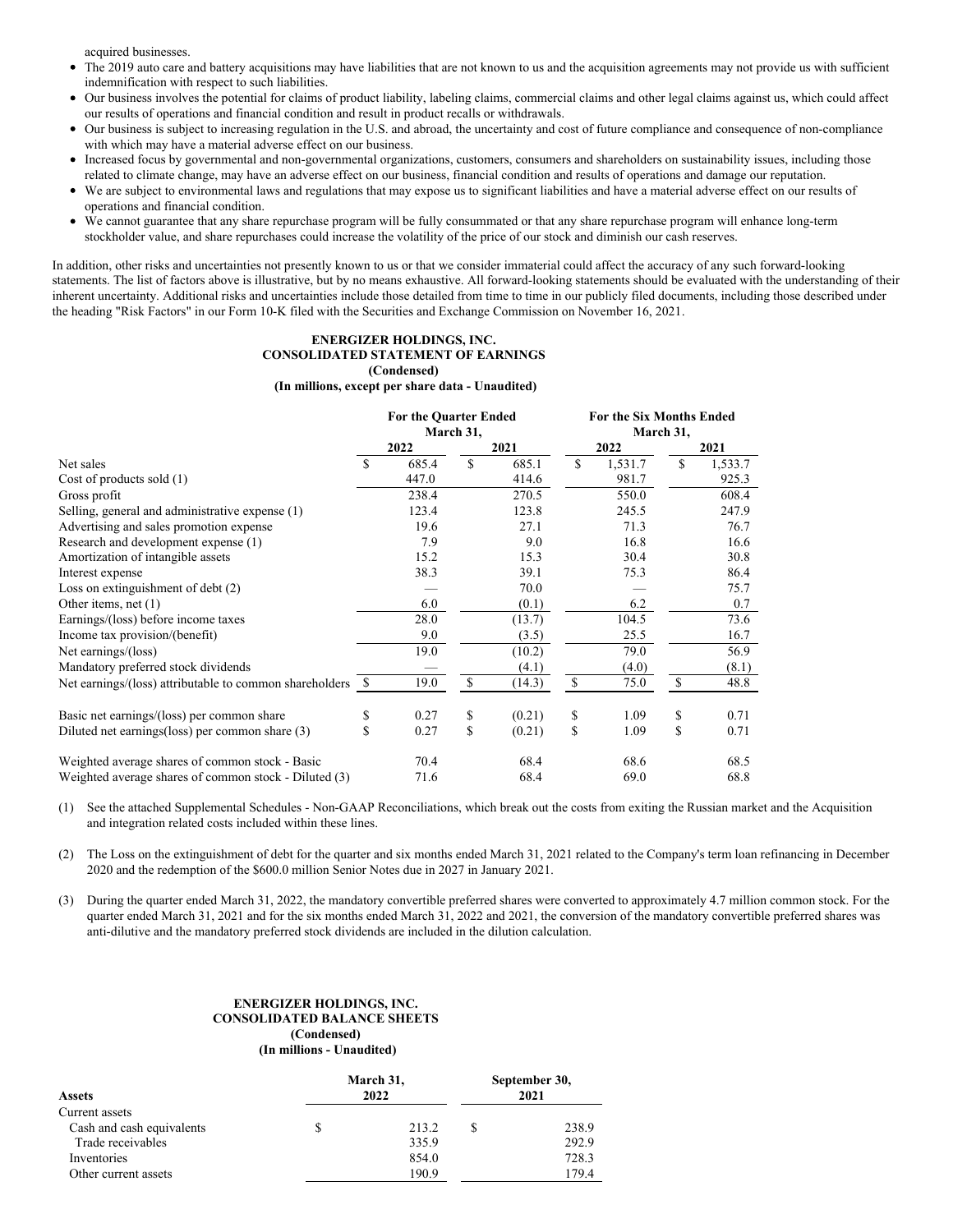| Total current assets<br>Property, plant and equipment, net | \$           | 1,594.0<br>386.2 | \$            | 1,439.5<br>382.9 |
|------------------------------------------------------------|--------------|------------------|---------------|------------------|
| Operating lease assets                                     |              | 106.8            |               | 112.3            |
| Goodwill                                                   |              | 1,048.5          |               | 1,053.8          |
| Other intangible assets, net                               |              | 1,840.9          |               | 1,871.3          |
| Deferred tax asset                                         |              | 21.3             |               | 21.7             |
| Other assets                                               |              | 162.2            |               | 126.0            |
| <b>Total assets</b>                                        | $\mathbb{S}$ | 5,159.9          | \$            | 5,007.5          |
| <b>Liabilities and Shareholders' Equity</b>                |              |                  |               |                  |
| Current liabilities                                        |              |                  |               |                  |
| Current maturities of long-term debt                       | \$           | 12.0             | \$            | 12.0             |
| Current portion of capital leases                          |              | 2.0              |               | 2.3              |
| Notes payable                                              |              | 1.2              |               | 105.0            |
| Accounts payable                                           |              | 383.1            |               | 454.8            |
| Current operating lease liabilities                        |              | 15.8             |               | 15.5             |
| Other current liabilities                                  |              | 324.4            |               | 356.8            |
| Total current liabilities                                  | $\mathbf S$  | 738.5            | <sup>\$</sup> | 946.4            |
| Long-term debt                                             |              | 3,592.6          |               | 3,333.4          |
| Operating lease liabilities                                |              | 96.2             |               | 102.3            |
| Deferred tax liability                                     |              | 102.1            |               | 91.3             |
| Other liabilities                                          |              | 169.2            |               | 178.4            |
| <b>Total liabilities</b>                                   | $\mathbf S$  | 4,698.6          | <sup>\$</sup> | 4,651.8          |
| Shareholders' equity                                       |              |                  |               |                  |
| Common stock                                               |              | 0.8              |               | 0.7              |
| Mandatory convertible preferred stock                      |              |                  |               |                  |
| Additional paid-in capital                                 |              | 844.4            |               | 832.0            |
| Retained earnings                                          |              | 27.9             |               | (5.0)            |
| Treasury stock                                             |              | (249.8)          |               | (241.6)          |
| Accumulated other comprehensive loss                       |              | (162.0)          |               | (230.4)          |
| Total shareholders' equity                                 | \$           | 461.3            | \$            | 355.7            |
| Total liabilities and shareholders' equity                 | \$           | 5,159.9          | \$            | 5,007.5          |

### **ENERGIZER HOLDINGS, INC. CONSOLIDATED STATEMENTS OF CASH FLOWS (Condensed) (In millions - Unaudited)**

|                                                                                   |   | For the Six Months Ended March 31,<br>2022 | 2021       |
|-----------------------------------------------------------------------------------|---|--------------------------------------------|------------|
| Cash Flow from Operating Activities                                               |   |                                            |            |
| Net earnings                                                                      | S | 79.0                                       | \$<br>56.9 |
| Non-cash integration and restructuring charges                                    |   | 3.0                                        | 3.5        |
| Depreciation and amortization                                                     |   | 58.6                                       | 58.7       |
| Deferred income taxes                                                             |   | 0.3                                        | 2.1        |
| Share-based compensation expense                                                  |   | 6.4                                        | 9.4        |
| Loss on extinguishment of debt                                                    |   |                                            | 75.7       |
| Non-cash charges for exiting the Russian market                                   |   | 13.4                                       |            |
| Non-cash items included in income, net                                            |   | 7.8                                        | 10.8       |
| Other, net                                                                        |   | (3.7)                                      | (0.3)      |
| Changes in current assets and liabilities used in operations                      |   | (273.5)                                    | (204.4)    |
| Net cash (used by)/from operating activities                                      |   | (108.7)                                    | 12.4       |
| Cash Flow from Investing Activities                                               |   |                                            |            |
| Capital expenditures                                                              |   | (45.9)                                     | (19.2)     |
| Proceeds from sale of assets                                                      |   | 0.1                                        | 0.1        |
| Acquisitions, net of cash acquired and working capital settlements                |   | 0.4                                        | (67.1)     |
| Net cash used by investing activities                                             |   | (45.4)                                     | (86.2)     |
| Cash Flow from Financing Activities                                               |   |                                            |            |
| Cash proceeds from issuance of debt with original maturities greater than 90 days |   | 300.0                                      | 1,200.0    |
| Payments on debt with maturities greater than 90 days                             |   | (7.2)                                      | (1,983.9)  |
| Net (decrease)/increase in debt with original maturities of 90 days or less       |   | (102.2)                                    | 88.1       |
| Premiums paid on extinguishment of debt                                           |   |                                            | (122.5)    |
| Debt issuance costs                                                               |   | (7.3)                                      | (17.7)     |
| Payment of contingent consideration                                               |   |                                            | (3.9)      |
| Dividends paid on common stock                                                    |   | (42.8)                                     | (43.3)     |
| Dividends paid on mandatory convertible preferred stock                           |   | (8.0)                                      | (8.1)      |
| Common stock purchased                                                            |   |                                            | (21.3)     |
| Taxes paid for withheld share-based payments                                      |   | (2.3)                                      | (6.7)      |
| Net cash from/(used by) financing activities                                      |   | 130.2                                      | (919.3)    |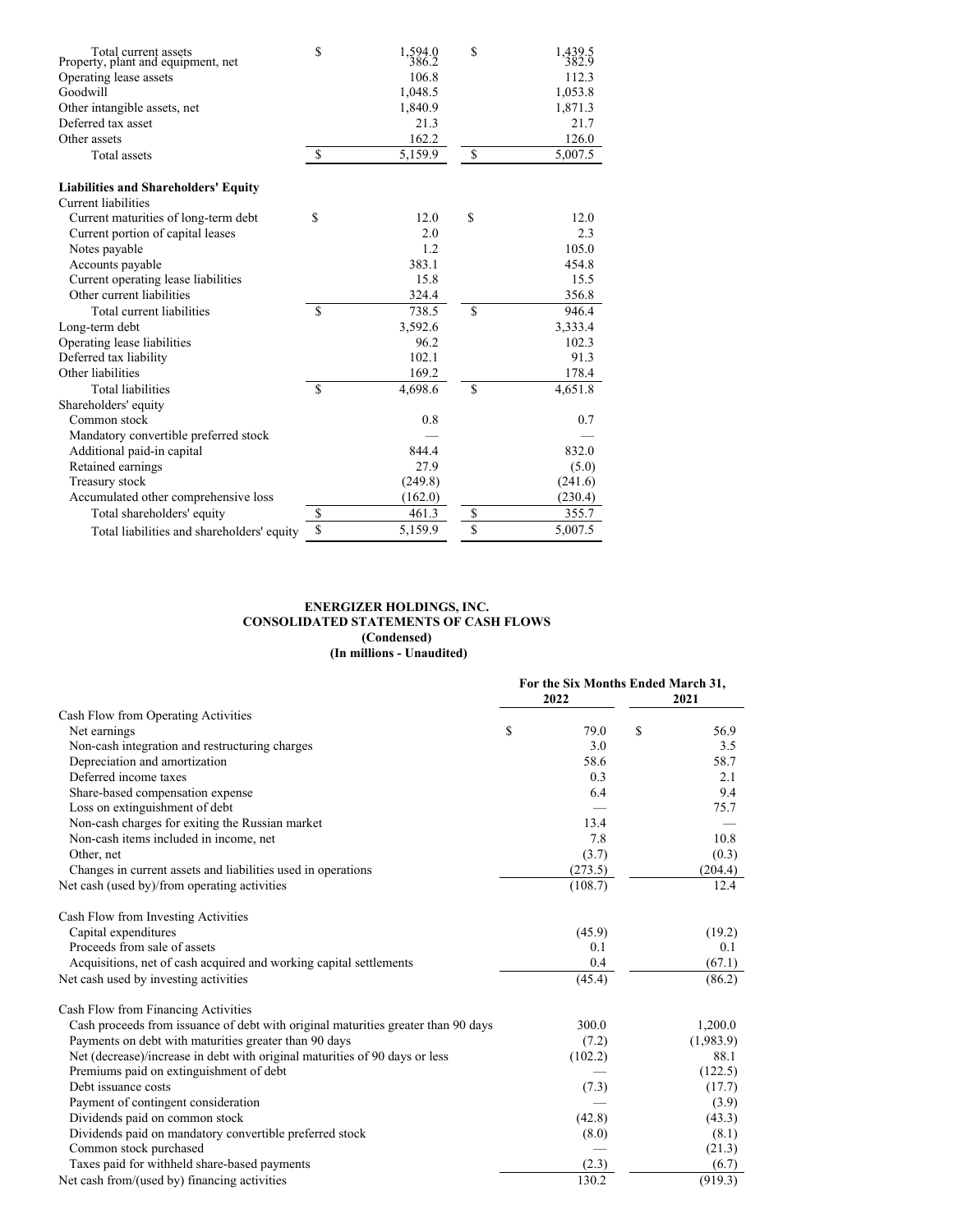| Effect of exchange rate changes on cash                                                                                         | (1.8)           | 4.3                |
|---------------------------------------------------------------------------------------------------------------------------------|-----------------|--------------------|
| Net decrease in cash, cash equivalents, and restricted cash<br>Cash, cash equivalents, and restricted cash, beginning of period | (25.7)<br>238.9 | (988.8)<br>1.249.8 |
| Cash, cash equivalents, and restricted cash, end of period                                                                      | 213.2           | 261.0              |

## **ENERGIZER HOLDINGS, INC. Reconciliation of GAAP and Non-GAAP Measures For the Quarter and Six Months Ended March 31, 2022**

The Company reports its financial results in accordance with accounting principles generally accepted in the U.S. ("GAAP"). However, management believes that certain non-GAAP financial measures provide users with additional meaningful comparisons to the corresponding historical or future period. These non-GAAP financial measures exclude items that are not reflective of the Company's on-going operating performance, such as acquisition and integration costs, an acquisition earn out, the costs of exiting the Russian market and the loss on extinguishment of debt. In addition, these measures help investors to analyze year over year comparability when excluding currency fluctuations as well as other Company initiatives that are not on-going. We believe these non-GAAP financial measures are an enhancement to assist investors in understanding our business and in performing analysis consistent with financial models developed by research analysts. Investors should consider non-GAAP measures in addition to, not as a substitute for, or superior to, the comparable GAAP measures. In addition, these non-GAAP measures may not be the same as similar measures used by other companies due to possible differences in methods and in the items being adjusted.

We provide the following non-GAAP measures and calculations, as well as the corresponding reconciliation to the closest GAAP measure in the following supplemental schedules:

**Segment Profit.** This amount represents the operations of our two reportable segments including allocations for shared support functions. General corporate and other expenses, amortization expense, interest expense, loss on extinguishment of debt, other items, net, the charges related to acquisition and integration costs, including restructuring charges, an acquisition earn out and the costs of exiting the Russian market have all been excluded from segment profit.

Adjusted Net Earnings and Adjusted Diluted Net Earnings Per Common Share (EPS). These measures exclude the impact of the costs related to acquisition and integration, an acquisition earn out, the costs of exiting the Russian market and the loss on extinguishment of debt.

**Non-GAAP Tax Rate**. This is the tax rate when excluding the pre-tax impact of acquisition and integration costs, an acquisition earn out, the costs of exiting the Russian market and the loss on extinguishment of debt, as well as the related tax impact for these items, calculated utilizing the statutory rate for where the impact was incurred.

**Organic.** This is the non-GAAP financial measurement of the change in revenue or segment profit that excludes or otherwise adjusts for the change in Argentina operations and impact of currency from the changes in foreign currency exchange rates as defined below:

**Change in Argentina Operations.** The Company is presenting separately all changes in sales and segment profit from our Argentina affiliate due to the designation of the economy as highly inflationary as of July 1, 2018.

**Impact of currency**. The Company evaluates the operating performance of our Company on a currency neutral basis. The impact of currency is the difference between the value of current year foreign operations at the current period ending USD exchange rate, compared to the value of the current year foreign operations at the prior period ending USD exchange rate, as well as the impact of hedging on the currency fluctuation.

**Adjusted Comparisons.** Detail for adjusted gross profit, adjusted gross margin, adjusted SG&A, adjusted SG&A as percent of sales and adjusted Other items, net are also supplemental non-GAAP measure disclosures. These measures exclude the impact of costs related to acquisition and integration, an acquisition earn out and the costs of exiting the Russian market.

**EBITDA and Adjusted EBITDA. EBITDA** is defined as net earnings before income tax provision, interest, loss on extinguishment of debt and depreciation and amortization. **Adjusted EBITDA** further excludes the impact of the costs related to acquisition and integration, acquisition earn out, the costs of exiting the Russian market and share-based payments.

## **Energizer Holdings, Inc. Supplemental Schedules - Segment Information and Supplemental Sales Data For the Quarter and Six Months Ended March 31, 2022 (In millions - Unaudited)**

As of October 1, 2021, the Company has changed its reportable segments from two geographical segments, previously Americas and International, to two product groupings, Battery & Lights and Auto Care. This change came with the completion of the Spectrum Holdings, Inc. Battery and Auto Care Acquisition integrations in the first fiscal quarter of 2022. The Company changed its reporting structure to better reflect what the chief operating decision maker is reviewing to make organizational decisions and resource allocations. The Company has recast the information for the quarter and six months ended March 31, 2021 to align with this presentation.

Energizer's operating model includes a combination of standalone and shared business functions between the product segments, varying by country and region of the world. Shared functions include the sales and marketing functions, as well as human resources, IT and finance shared service costs. Energizer applies a fully allocated cost basis, in which shared business functions are allocated between segments. Such allocations are estimates, and do not represent the costs of such services if performed on a standalone basis. Segment sales and profitability, as well as the reconciliation to earnings before income taxes for the quarters and six months ended March 31, 2022 and 2021, respectively, are presented below:

|                    | <b>Ouarters Ended March 31,</b> |      |       |         | Six Months Ended March 31, |        |  |
|--------------------|---------------------------------|------|-------|---------|----------------------------|--------|--|
|                    | 2022                            | 2021 |       | 2022    | 2021                       |        |  |
| <b>Net Sales</b>   |                                 |      |       |         |                            |        |  |
| Batteries & Lights | 516.5                           |      | 542.9 | 1.256.7 |                            | .286.8 |  |
| Auto Care          | 168.9                           |      | 142.2 | 275.0   |                            | 246.9  |  |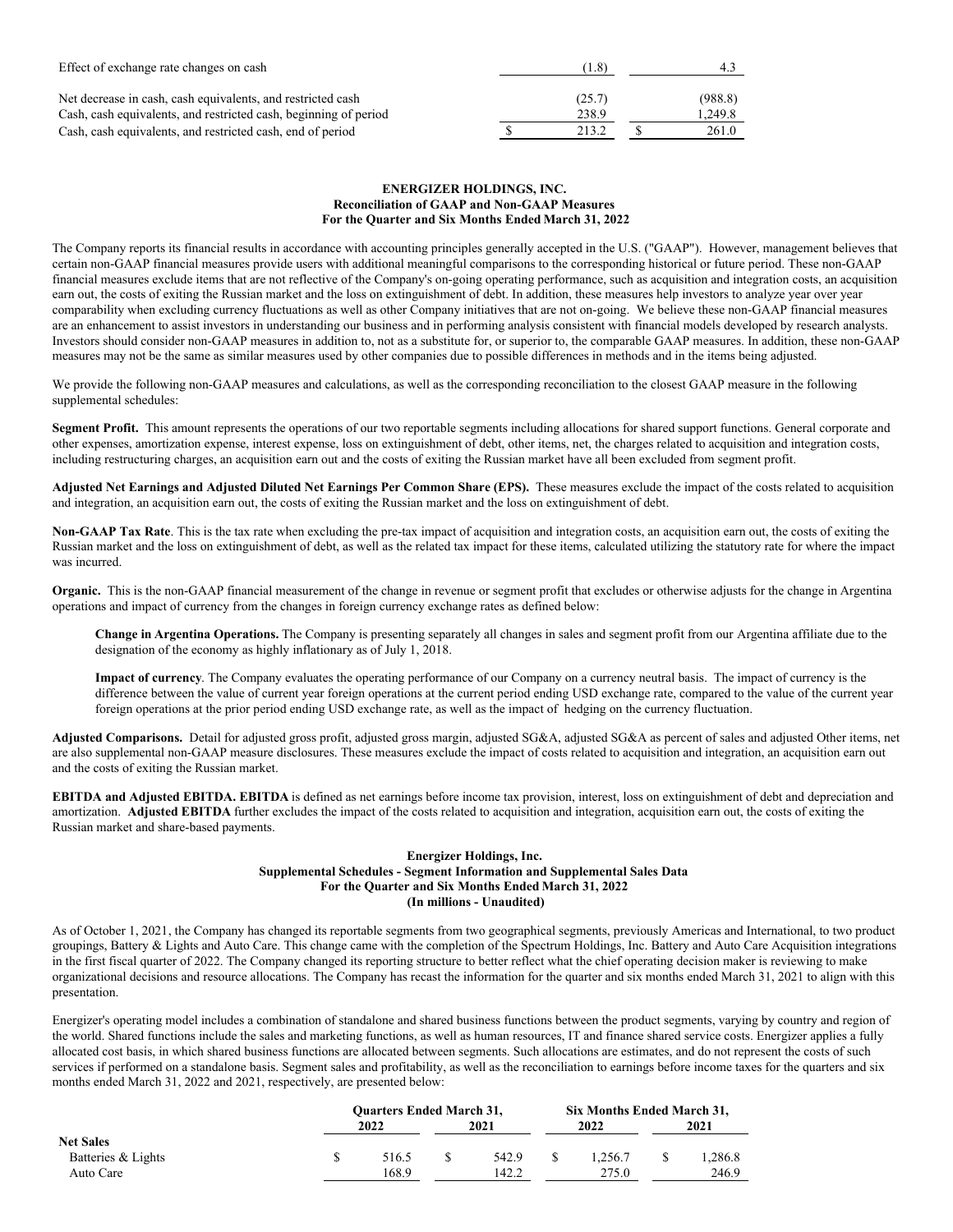| <b>Total net sales</b><br><b>Segment Profit</b> | S | 685.4  | S | 685.1  | S  | 1,531.7 | S | 1,533.7 |
|-------------------------------------------------|---|--------|---|--------|----|---------|---|---------|
| Batteries & Lights                              |   | 95.3   |   | 125.4  |    | 263.7   |   | 305.9   |
| Auto Care                                       |   | 24.3   |   | 28.9   |    | 24.1    |   | 47.2    |
| <b>Total segment profit</b>                     | S | 119.6  | S | 154.3  | \$ | 287.8   | S | 353.1   |
| General corporate and other expenses (1)        |   | (25.6) |   | (25.8) |    | (47.3)  |   | (49.8)  |
| Amortization of intangible assets               |   | (15.2) |   | (15.3) |    | (30.4)  |   | (30.8)  |
| Acquisition and integration costs (2)           |   |        |   | (16.8) |    | (16.5)  |   | (35.1)  |
| Acquisition earn out (3)                        |   |        |   | (1.1)  |    | (1.1)   |   | (1.1)   |
| Loss on extinguishment of debt                  |   |        |   | (70.0) |    |         |   | (75.7)  |
| Interest expense                                |   | (38.3) |   | (39.1) |    | (75.3)  |   | (86.4)  |
| Exit of Russian market (4)                      |   | (14.0) |   |        |    | (14.0)  |   |         |
| Other items, net - Adjusted (5)                 |   | 1.5    |   | 0.1    |    | 1.3     |   | (0.6)   |
| Total earnings/(loss) before income taxes       |   | 28.0   | S | (13.7) | S  | 104.5   |   | 73.6    |

(1) Recorded in SG&A on the Consolidated (Condensed) Statement of Earnings.

(2) See the Supplemental Schedules - Non-GAAP Reconciliations for the line items where these charges are recorded in the Consolidated (Condensed) Statement of Earnings.

(3) This represents the earn out achieved through March 31, 2021 under the incentive agreements entered into with the fiscal 2021 acquisition of a formulations company, and is recorded in SG&A on the Consolidated (Condensed) Statement of Earnings.

(4) These are the costs associated with the exit of the Russian market during the second quarter of fiscal 2022. See the Supplemental Non-GAAP reconciliation for the line items where these charges are recorded in the Consolidated (Condensed) Statement of Earnings.

(5) See the Supplemental Non-GAAP reconciliation for the Other items, net reconciliation between the reported and adjusted balances.

Supplemental segment information is presented below for depreciation and amortization:

# **Energizer Holdings, Inc. Supplemental Schedules - Segment Information and Supplemental Sales Data For the Quarter and Six Months Ended March 31, 2022 (In millions - Unaudited)**

|                                             |  | <b>Ouarters Ended March 31,</b> |      | Six Months Ended March 31, |      |   |      |
|---------------------------------------------|--|---------------------------------|------|----------------------------|------|---|------|
| Depreciation and amortization               |  | 2022                            | 2021 | 2022                       |      |   | 2021 |
| Batteries & Lights                          |  | 11.7                            | 11.9 |                            | 23.9 |   | 23.9 |
| Auto Care                                   |  | 2.3                             |      |                            | 4.3  |   | 4.0  |
| Total segment depreciation and amortization |  | 14.0                            | 13.6 |                            | 28.2 | S | 27.9 |
| Amortization of intangible assets           |  | 15.2                            | 15.3 |                            | 30.4 |   | 30.8 |
| <b>Total depreciation and amortization</b>  |  | 29.2                            | 28.9 |                            | 58.6 |   | 58.7 |

# **Energizer Holdings, Inc. Supplemental Schedules - GAAP EPS to Adjusted EPS Reconciliation For the Quarter Ended March 31, 2022 (In millions, except per share data - Unaudited)**

The following tables provide a reconciliation of Net earnings and Diluted net earnings per common share to Adjusted net earnings and Adjusted diluted net earnings per share, which are non-GAAP measures.

|                                                             | <b>For the Quarters Ended</b><br>March 31, |      |             |        |             | <b>For the Six Months Ended</b><br>March 31, |             |       |  |
|-------------------------------------------------------------|--------------------------------------------|------|-------------|--------|-------------|----------------------------------------------|-------------|-------|--|
|                                                             |                                            | 2022 |             | 2021   |             | 2022                                         |             | 2021  |  |
| Net earnings/(loss) attributable to common shareholders     | <sup>\$</sup>                              | 19.0 | $\mathbf S$ | (14.3) | $\mathbf S$ | 75.0                                         | $\mathbf S$ | 48.8  |  |
| Mandatory preferred stock dividends                         |                                            |      |             | (4.1)  |             | (4.0)                                        |             | (8.1) |  |
| Net earnings/(loss)                                         |                                            | 19.0 |             | (10.2) |             | 79.0                                         |             | 56.9  |  |
| Pre-tax adjustments                                         |                                            |      |             |        |             |                                              |             |       |  |
| Acquisition and integration (1)                             |                                            |      |             | 16.8   |             | 16.5                                         |             | 35.1  |  |
| Acquisition earn out                                        |                                            |      |             | 1.1    |             | 1.1                                          |             | 1.1   |  |
| Loss on extinguishment of debt                              |                                            |      |             | 70.0   |             |                                              |             | 75.7  |  |
| Exit of Russian market (1)                                  |                                            | 14.0 |             |        |             | 14.0                                         |             |       |  |
| Total adjustments, pre-tax                                  | <sup>\$</sup>                              | 14.0 | \$          | 87.9   | S           | 31.6                                         | S           | 111.9 |  |
| After tax adjustments                                       |                                            |      |             |        |             |                                              |             |       |  |
| Acquisition and integration                                 |                                            |      |             | 12.9   |             | 13.0                                         |             | 27.3  |  |
| Acquisition earn out                                        |                                            |      |             | 0.8    |             | 0.8                                          |             | 0.8   |  |
| Loss on extinguishment of debt                              |                                            |      |             | 53.3   |             |                                              |             | 58.0  |  |
| Exit of Russian market (1)                                  |                                            | 14.3 |             |        |             | 14.3                                         |             |       |  |
| Total adjustments, after tax                                | \$                                         | 14.3 | \$          | 67.0   | \$          | 28.1                                         | \$          | 86.1  |  |
| Adjusted net earnings (2)                                   | $\mathbf S$                                | 33.3 | \$          | 56.8   | \$.         | 107.1                                        | S           | 143.0 |  |
| Mandatory preferred stock dividends                         |                                            |      |             | (4.1)  |             | (4.0)                                        |             | (8.1) |  |
| Adjusted net earnings attributable to common shareholders   | <sup>\$</sup>                              | 33.3 | \$          | 52.7   | \$          | 103.1                                        | S           | 134.9 |  |
| Diluted net earnings/(loss) per common share<br>Adjustments | \$                                         | 0.27 | \$          | (0.21) | \$          | 1.09                                         | \$          | 0.71  |  |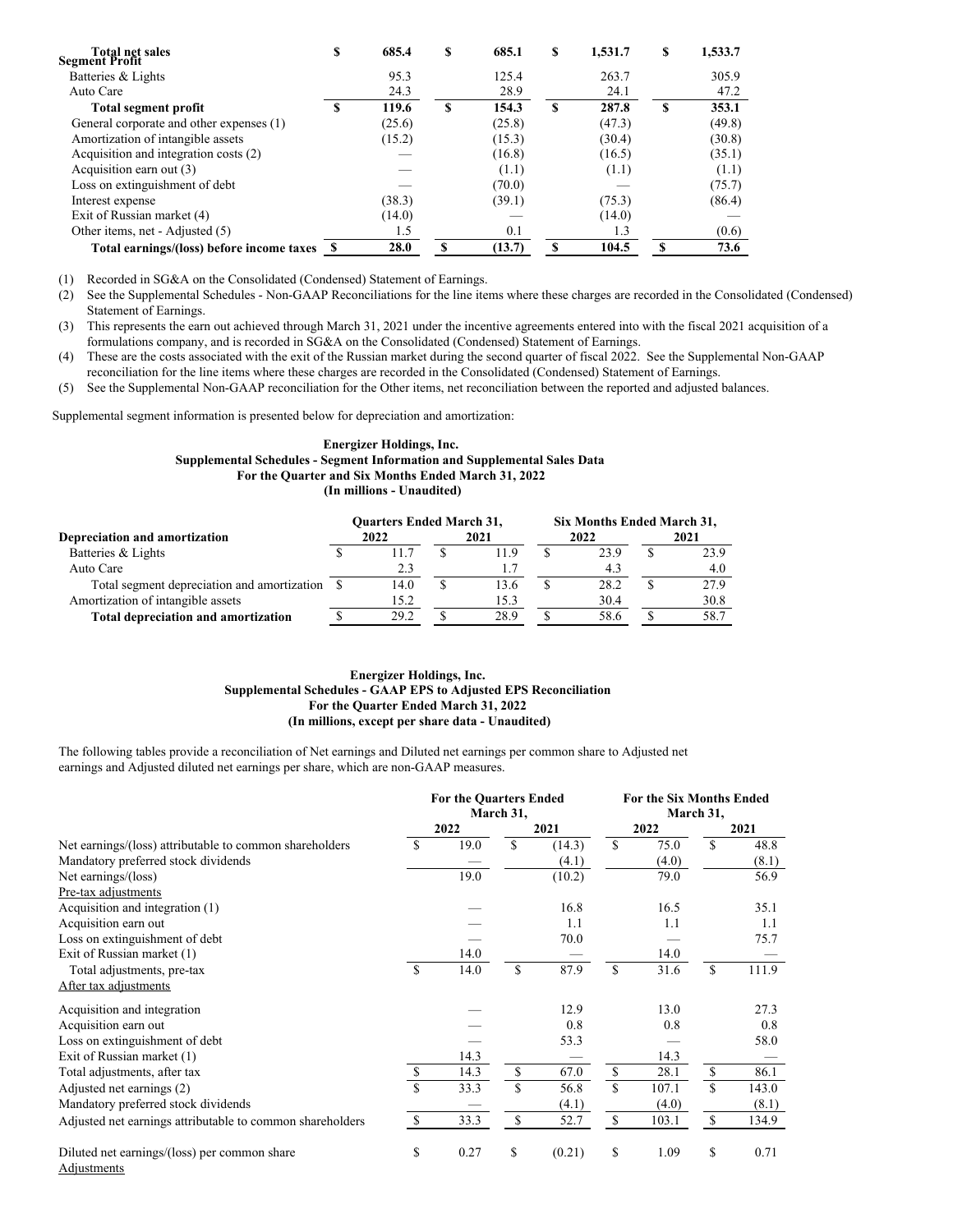| A Equisition eachining                                         |      | 0.09 | 0.08 | 0.37 |
|----------------------------------------------------------------|------|------|------|------|
| Loss on extinguishment of debt                                 |      | 0.78 |      | 0.79 |
| Exit of Russian market (1)                                     | 0.20 |      | 0.20 |      |
| Impact for diluted share calculation (3)                       |      |      | 0.01 | 0.07 |
| Adjusted diluted net earnings per diluted common share (3)     | 0.47 | 0.77 | 1.49 | 1.95 |
| Weighted average shares of common stock - Diluted              | 71.6 | 68.4 | 69.0 | 68.8 |
| Adjusted Weighted average shares of common stock - Diluted (3) | 71.6 | 68.6 | 71.8 | 73.4 |

(1) See Supplemental Schedules - Non-GAAP Reconciliations for the line items where these costs are recorded on the unaudited Consolidated (Condensed) Statement of Earnings.

(2) The effective tax rate for the Adjusted - Non-GAAP Earnings and Diluted EPS for the quarters ended March 31, 2022 and 2021 was 20.7% and 23.5%, respectively, and for the six months ended March 31, 2022 and 2021 was 21.3% and 22.9%, respectively, as calculated utilizing the statutory rate for where the costs were incurred.

(3) During the quarter ended March 31, 2022, the mandatory convertible preferred shares were converted to approximately 4.7 million common stock. For the six months ended March 31, 2022, the full conversion was dilutive and the mandatory preferred stock dividends are excluded from net earnings in the Adjusted dilution calculation.

For the quarter ended March 31, 2021, the Adjusted Weighted average shares of common stock - Diluted includes the dilutive impact of our outstanding performance shares, restricted stock and mandatory preferred stock dividends as they are dilutive to the calculation. The conversion of the mandatory convertible preferred stock was not dilutive for the quarter ended March 31, 2021. For the six months ended March 31, 2021, the diluted net earnings per common share is assuming the conversion of the mandatory convertible preferred stock to 4.6 million shares of common stock, and excluding the mandatory preferred stock dividends from net earnings.

#### **Energizer Holdings, Inc. Supplemental Schedules - Segment Sales For the Quarter and Six Months Ended March 31, 2022 (In millions - Unaudited)**

|                               |             |           |    |        |           |             | <b>Six Months</b> |           |
|-------------------------------|-------------|-----------|----|--------|-----------|-------------|-------------------|-----------|
| <b>Net sales</b>              | O1'22       | $%$ Chg   |    | O2'22  | $%$ Chg   |             | '22               | $%$ Chg   |
| <b>Batteries &amp; Lights</b> |             |           |    |        |           |             |                   |           |
| Net sales - prior year        | \$<br>743.9 |           | \$ | 542.9  |           | S           | 1,286.8           |           |
| Organic                       | (1.7)       | $(0.2)\%$ |    | (18.9) | $(3.5)\%$ | \$          | (20.6)            | $(1.6)\%$ |
| Change in Argentina           | 2.4         | $0.3\%$   |    | 1.4    | $0.3\%$   | S           | 3.8               | $0.3\%$   |
| Impact of currency            | (4.4)       | $(0.6)\%$ |    | (8.9)  | (1.7)%    | \$          | (13.3)            | $(1.0)\%$ |
| Net sales - current year \$   | 740.2       | $(0.5)\%$ | \$ | 516.5  | $(4.9)\%$ | S           | 1,256.7           | $(2.3)\%$ |
| <b>Auto Care</b>              |             |           |    |        |           |             |                   |           |
| Net sales - prior year        | \$<br>104.7 |           | S  | 142.2  |           | S           | 246.9             |           |
| Organic                       | 1.4         | $1.3\%$   |    | 27.6   | 19.4%     | S           | 29.0              | 11.7%     |
| Impact of currency            |             | $-$ %     |    | (0.9)  | $(0.6)\%$ | \$          | (0.9)             | $(0.3)\%$ |
| Net sales - current year \$   | 106.1       | $1.3\%$   | \$ | 168.9  | 18.8%     | $\mathbf S$ | 275.0             | $11.4\%$  |
| <b>Total Net Sales</b>        |             |           |    |        |           |             |                   |           |
| Net sales - prior year        | \$<br>848.6 |           | S  | 685.1  |           | S           | 1,533.7           |           |
| Organic                       | (0.3)       | $-$ %     |    | 8.7    | 1.3%      | \$          | 8.4               | $0.5\%$   |
| Change in Argentina           | 2.4         | $0.3\%$   |    | 1.4    | $0.2\%$   | \$          | 3.8               | $0.2\%$   |
| Impact of currency            | (4.4)       | $(0.6)\%$ |    | (9.8)  | $(1.5)\%$ | S           | (14.2)            | $(0.8)\%$ |
| Net sales - current year      | \$<br>846.3 | $(0.3)\%$ | \$ | 685.4  | $-$ %     | \$          | 1,531.7           | $(0.1)\%$ |

# **Energizer Holdings, Inc. Supplemental Schedules - Segment Profit For the Quarter and Six Months Ended March 31, 2022 (In millions - Unaudited)**

**Six Months**

|                                  |       |        |             |       |        |            |          | Six Months |            |
|----------------------------------|-------|--------|-------------|-------|--------|------------|----------|------------|------------|
| Segment profit                   | O1'22 |        | $%$ Chg     | O2'22 |        | $%$ Chg    |          | '22        | $%$ Chg    |
| <b>Batteries &amp; Lights</b>    |       |        |             |       |        |            |          |            |            |
| Segment profit - prior year      | \$    | 180.5  |             | \$    | 125.4  |            | \$       | 305.9      |            |
| Organic                          |       | (15.9) | $(8.8)\%$   |       | (27.3) | $(21.8)\%$ |          | (43.2)     | $(14.1)\%$ |
| Change in Argentina              |       | 3.0    | 1.7%        |       | 1.1    | $0.9\%$    |          | 4.1        | $1.3\%$    |
| Impact of currency               |       | 0.8    | 0.4%        |       | (3.9)  | $(3.1)\%$  |          | (3.1)      | $(1.0)\%$  |
| Segment profit - current year \$ |       | 168.4  | $(6.7)\%$   | S     | 95.3   | $(24.0)\%$ | <b>S</b> | 263.7      | $(13.8)\%$ |
| <b>Auto Care</b>                 |       |        |             |       |        |            |          |            |            |
| Segment profit - prior year      | S     | 18.3   |             | \$    | 28.9   |            | \$       | 47.2       |            |
| Organic                          |       | (18.4) | $(100.5)\%$ |       | (4.0)  | $(13.8)\%$ |          | (22.4)     | $(47.5)\%$ |
| Impact of currency               |       | (0.1)  | $(0.6)\%$   |       | (0.6)  | $(2.1)\%$  | S        | (0.7)      | $(1.4)\%$  |
| Segment profit - current year \$ |       | (0.2)  | $(101.1)\%$ | \$    | 24.3   | $(15.9)\%$ | <b>S</b> | 24.1       | $(48.9)\%$ |

*Total Segment Profit*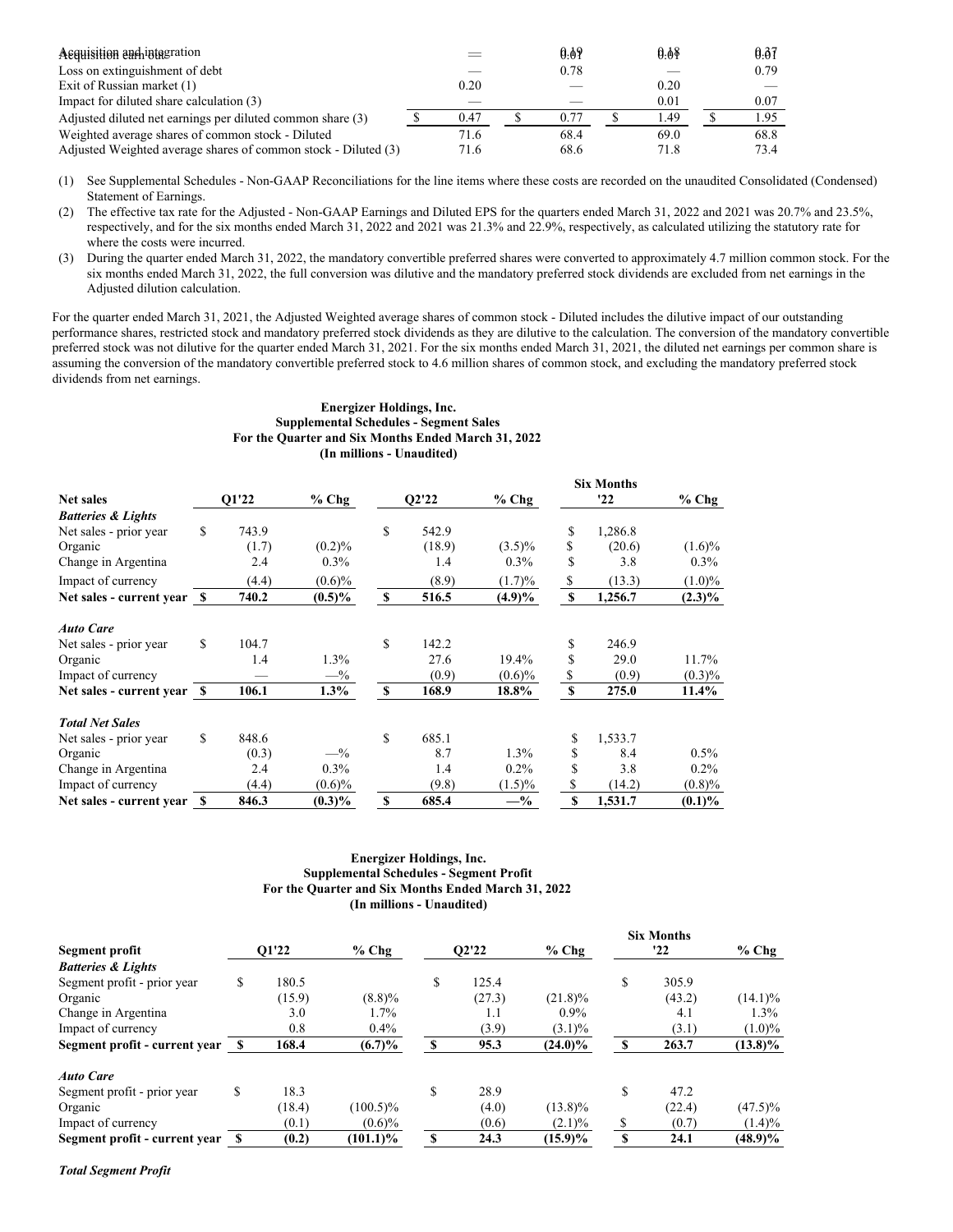| Segment profit - prior year   | 198.8 | $(17.3)\%$ | $\frac{54.3}{5}$ | $(20.3)\%$ | $\{53.6\}$ | $(18.6)\%$ |
|-------------------------------|-------|------------|------------------|------------|------------|------------|
| Change in Argentina           |       | $.5\%$     |                  | $0.7\%$    | 4.1        | $1.2\%$    |
| Impact of currency            | 0.7   | $0.4\%$    | $4.5^{\circ}$    | (2.9)%     | (3.8)      | (1.1)%     |
| Segment profit - current year | 168.2 | $(15.4)\%$ | 119.6            | $(22.5)\%$ | 287.8      | $18.5\%$   |

## **Energizer Holdings, Inc. Supplemental Schedules - Non-GAAP Reconciliations For the Quarter and Six Months Ended March 31, 2022 (In millions - Unaudited)**

| Gross profit                                      |               | O1'22        |              | O2'22 |              | O1'21        |               | Q2'21        |             | <b>O2'22 YTD</b> |              | <b>O2'21 YTD</b>         |
|---------------------------------------------------|---------------|--------------|--------------|-------|--------------|--------------|---------------|--------------|-------------|------------------|--------------|--------------------------|
| Net sales                                         | <sup>\$</sup> | 846.3        | \$           | 685.4 | \$           | 848.6        | \$            | 685.1        | \$          | 1,531.7          | S            | 1,533.7                  |
| Cost of products sold - adjusted                  |               | 528.7        |              | 446.3 |              | 503.0        |               | 407.3        |             | 975.0            |              | 910.3                    |
| <b>Adjusted Gross profit</b>                      | S             | 317.6        | \$           | 239.1 | S            | 345.6        | $\mathbf S$   | 277.8        | $\mathbf S$ | 556.7            | S            | 623.4                    |
| <b>Adjusted Gross margin</b>                      |               | 37.5%        |              | 34.9% |              | 40.7%        |               | 40.5%        |             | 36.3%            |              | 40.6%                    |
| Acquisition and integration costs                 |               | 6.0          |              |       |              | 7.7          |               | 7.3          |             | 6.0              |              | 15.0                     |
| Exit of Russian market                            |               |              |              | 0.7   |              |              |               |              |             | 0.7              |              |                          |
| Reported Cost of products sold                    |               | 534.7        |              | 447.0 |              | 510.7        |               | 414.6        |             | 981.7            |              | 925.3                    |
| Gross profit                                      | \$            | 311.6        | $\mathbf S$  | 238.4 | $\mathbf S$  | 337.9        | $\mathbf S$   | 270.5        | $\mathbf S$ | 550.0            | $\mathbf S$  | 608.4                    |
| Gross margin                                      |               | 36.8%        |              | 34.8% |              | 39.8%        |               | 39.5%        |             | 35.9%            |              | 39.7%                    |
|                                                   |               |              |              |       |              |              |               |              |             |                  |              |                          |
| SG&A                                              |               | Q1'22        |              | Q2'22 |              | O1'21        |               | O2'21        |             | <b>O2'22 YTD</b> |              | <b>O2'21 YTD</b>         |
| Segment SG&A                                      | \$            | 89.9         | $\mathbf S$  | 92.0  | $\mathbf S$  | 89.7         | $\mathbf S$   | 88.3         | \$          | 181.9            | S            | 178.0                    |
| Corporate SG&A                                    |               | 21.7         |              | 25.6  |              | 24.0         |               | 25.8         |             | 47.3             |              | 49.8                     |
| SG&A Adjusted - subtotal                          | \$            | 111.6        | $\mathbf{s}$ | 117.6 | $\mathbf{s}$ | 113.7        | $\mathbf{s}$  | 114.1        | $\mathbf S$ | 229.2            | $\mathbf{s}$ | 227.8                    |
| SG&A Adjusted % of Net sales                      |               | 13.2%        |              | 17.2% |              | 13.4%        |               | 16.7%        |             | 15.0%            |              | 14.9%                    |
| Acquisition and integration costs                 |               | 9.4          |              |       |              | 10.4         |               | 8.6          |             | 9.4              |              | 19.0                     |
| Acquisition earn out                              |               | 1.1          |              |       |              |              |               | 1.1          |             | 1.1              |              | 1.1                      |
| Exit of Russian market                            |               |              |              | 5.8   |              |              |               |              |             | 5.8              |              |                          |
| <b>Reported SG&amp;A</b>                          | S             | 122.1        | $\mathbf{s}$ | 123.4 | S            | 124.1        | $\mathbf{s}$  | 123.8        | $\mathbf S$ | 245.5            | S            | 247.9                    |
| Reported SG&A % of Net sales                      |               | 14.4%        |              | 18.0% |              | 14.6%        |               | 18.1%        |             | 16.0%            |              | 16.2%                    |
|                                                   |               |              |              |       |              |              |               |              |             |                  |              |                          |
| Other items, net<br>Interest income               | <sup>\$</sup> | O1'22        |              | O2'22 | \$           | O1'21        |               | O2'21        | \$          | <b>O2'22 YTD</b> | $\mathbb{S}$ | <b>O2'21 YTD</b>         |
|                                                   |               | (0.2)<br>1.3 | \$           | (0.3) |              | (0.1)<br>1.3 | \$            | (0.2)<br>0.5 |             | (0.5)<br>1.2     |              | (0.3)<br>1.8             |
| Foreign currency exchange loss                    |               |              |              | (0.1) |              |              |               |              |             |                  |              |                          |
| Pension benefit other than service costs<br>Other |               | (1.1)        |              | (1.1) |              | (0.5)        |               | (0.5)        |             | (2.2)            |              | (1.0)                    |
|                                                   |               | 0.2          |              |       |              |              |               | 0.1          |             | 0.2              |              | 0.1                      |
| Other items, net - Adjusted                       | $\mathbf{s}$  | 0.2          | $\mathbf{s}$ | (1.5) | S            | 0.7          | S             | (0.1)        | S           | (1.3)            | S            | 0.6                      |
| Exit of Russian market                            |               |              |              | 7.5   |              |              |               |              |             | 7.5              |              | $\overline{\phantom{a}}$ |
| Other                                             |               |              |              |       |              | 0.1          |               |              |             |                  |              | 0.1                      |
| <b>Total Other items, net</b>                     | \$            | 0.2          | \$           | 6.0   | \$           | 0.8          | \$            | (0.1)        | \$          | 6.2              | $\mathbf S$  | 0.7                      |
| <b>Acquisition and integration</b>                |               | O1'22        |              | Q2'22 |              | O1'21        |               | Q2'21        |             | <b>O2'22 YTD</b> |              | <b>O2'21 YTD</b>         |
| Cost of products sold                             | \$            | 6.0          | $\mathbb{S}$ |       | S            | 7.7          | <sup>\$</sup> | 7.3          | \$.         | 6.0              | S            | 15.0                     |
| SG&A                                              |               | 9.4          |              |       |              | 10.4         |               | 8.6          |             | 9.4              |              | 19.0                     |
| Research and development                          |               | 1.1          |              |       |              | 0.1          |               | 0.9          |             | 1.1              |              | 1.0                      |
| Other items, net                                  |               |              |              |       |              | 0.1          |               |              |             |                  |              | 0.1                      |
| Acquisition and integration related items         | $\mathbf{s}$  | 16.5         | $\mathbf S$  |       | $\mathbf S$  | 18.3         | $\mathbf S$   | 16.8         | $\mathbf S$ | 16.5             | $\mathbf{s}$ | 35.1                     |

#### **Energizer Holdings, Inc. Supplemental Schedules - Non-GAAP Reconciliations cont. For the Quarter and Six Months Ended March 31, 2022 (In millions - Unaudited)**

|                                     | O2'22 |    | O1'22 |    | 04'21  |    | 03'21 |     | LTM $03/31/22(1)$ |    | 02'21  |
|-------------------------------------|-------|----|-------|----|--------|----|-------|-----|-------------------|----|--------|
| Net earnings/(loss)                 | 19.0  | S. | 60.0  | \$ | 83.2   | S  | 20.8  | аĐ. | 183.0             | \$ | (10.2) |
| Income tax provision/(benefit)      | 9.0   |    | 16.5  |    | (26.2) |    | 2.8   |     | 2.1               |    | (3.5)  |
| Earnings/(loss) before income taxes | 28.0  |    | 76.5  |    | 57.0   |    | 23.6  |     | 185.1             |    | (13.7) |
| Interest expense                    | 38.3  |    | 37.0  |    | 36.8   |    | 38.6  |     | 150.7             |    | 39.1   |
| Loss on extinguishment of debt      |       |    |       |    |        |    | 27.6  |     | 27.6              |    | 70.0   |
| Depreciation & Amortization         | 29.2  |    | 29.4  |    | 29.8   |    | 30.0  |     | 118.4             |    | 28.9   |
| <b>EBITDA</b>                       | 95.5  | S. | 142.9 | S. | 123.6  | \$ | 119.8 | S   | 481.8             | S. | 124.3  |
| <b>Adjustments:</b>                 |       |    |       |    |        |    |       |     |                   |    |        |
| Acquisition and integration costs   |       |    | 16.5  |    | 14.3   |    | 19.5  |     | 50.3              |    | 16.8   |
| Exit of Russian market              | 14.0  |    |       |    |        |    |       |     | 14.0              |    |        |
| Acquisition earn out                |       |    | 1.1   |    | 1.1    |    | 1.2   |     | 3.4               |    | 1.1    |
| Share-based payments                | 5.1   |    | 1.3   |    | (3.1)  |    | 3.9   |     | 7.2               |    | 5.4    |